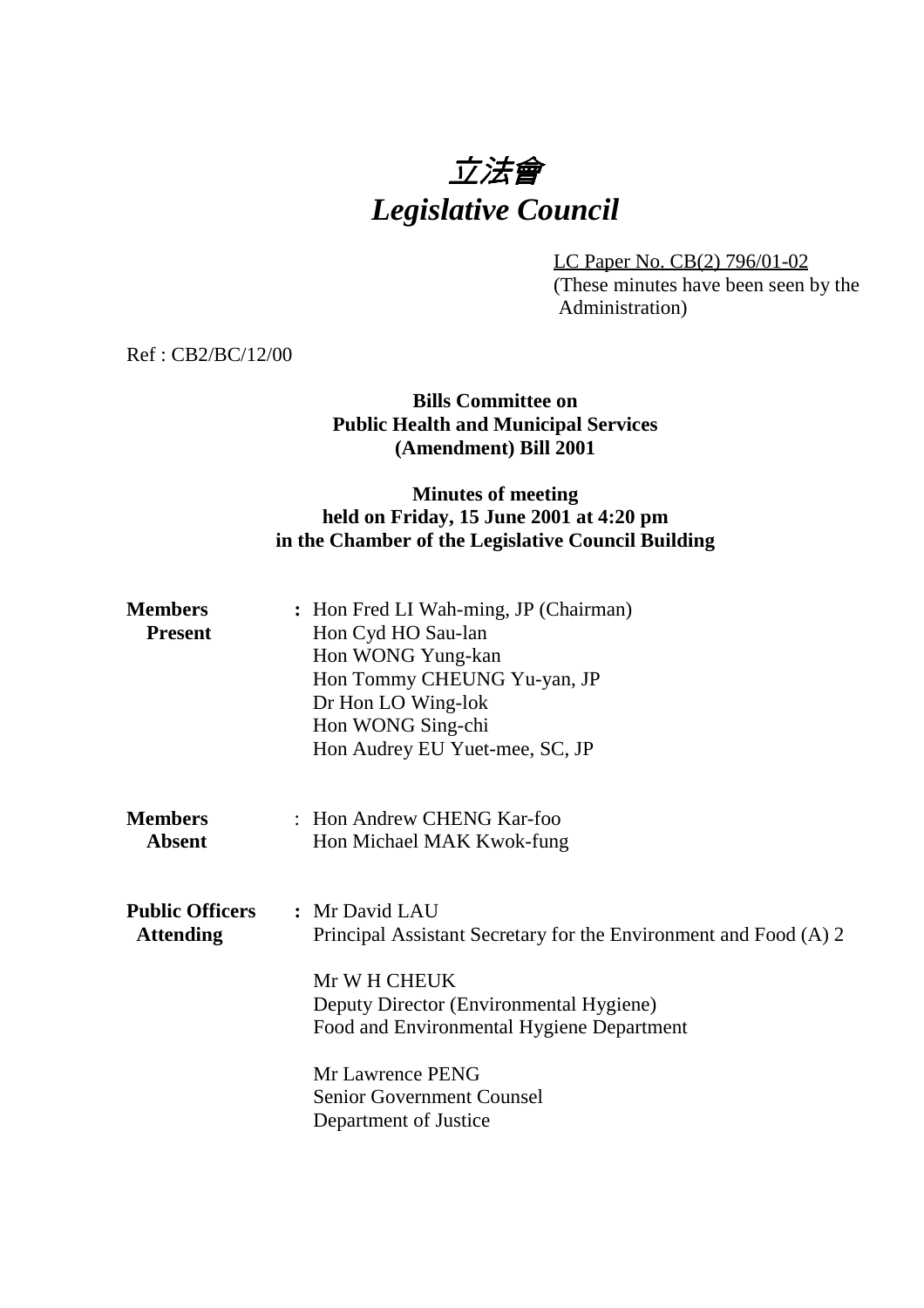|                   | Mr W S YIP<br>Senior Assistant Law Officer<br>Department of Justice |
|-------------------|---------------------------------------------------------------------|
| Clerk in          | : Mrs Constance LI                                                  |
| <b>Attendance</b> | Chief Assistant Secretary (2)5                                      |
| <b>Staff</b> in   | : Mr Stephen LAM                                                    |
| <b>Attendance</b> | <b>Assistant Legal Adviser 4</b>                                    |
|                   | Miss Irene MAN<br>Senior Assistant Secretary (2)9                   |

#### Action

# **I. Confirmation of minutes of meeting**

(LC Paper No. CB(2) 1814/00-01)

The minutes of the meeting on 27 March 2001 were confirmed, with paragraph 35 amended as requested by Ms Audrey EU.

# **II. The Administration's response to issues raised at the meeting on 1 June 2001**

(LC Paper Nos. CB(2) 1819/00-01(01), (02) & (03))

2. Principal Assistant Secretary for the Environment and Food (A)2 (PAS(EF)(A)2) briefed members on the Administration's paper regarding members' proposal of a temporary closure order subject to confirmation by the Magistrate's Court. He said that there might be two possible ways to put the proposal into effect -

- (a) To provide that Director of Food Environmental Hygiene (DFEH) should bring the case before a magistrate for a preliminary hearing within three or seven days from the making of a closure order, so that the aggrieved could have a chance to state his case without having to initiate the proceedings;
- (b) To provide that an immediate closure order made under section 128C be a temporary order valid for three or seven days, subject to

**-** 2 **-**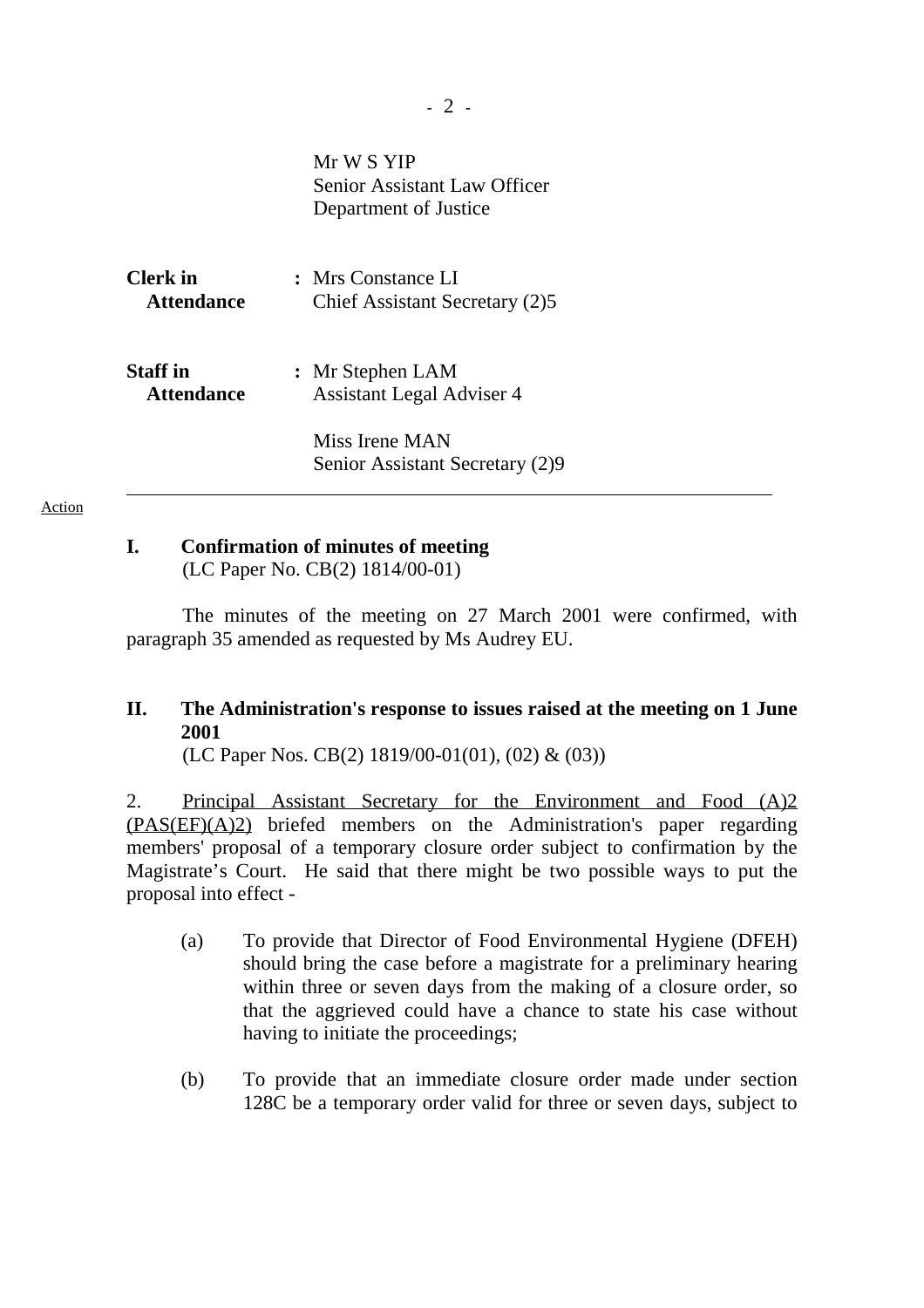the confirmation by a magistrate. The order would lapse if it was not confirmed by the  $3<sup>rd</sup>$  or  $7<sup>th</sup>$  day.

3. For the first proposal, PAS(EF)(A)2 advised that it would require stipulation in the Bill a time limit for the court to hear a case, and this might unduly interfere with the work of the Judiciary in managing the cases that came before it. As for the second proposal, the Administration might run into the risk of allowing unhygienic food premises to re-open after the  $3<sup>rd</sup>$  or  $7<sup>th</sup>$  day if the court could not hear the case in time. This would create a big loophole as unscrupulous operators might resume business without taking any steps to eliminate the immediate health hazard posed to the public. This went against the intention of the proposed legislation which was to ensure that the public was sufficiently safeguarded from any immediate health hazard.

4. PAS(EF)(A)2 emphasized that DFEH would exercise his power of making a closure order very carefully after due consideration of scientific evidence and other factors. The Administration would continue to explore other means to accommodate members' suggestions in a manner which was consistent with the objectives of the Bill.

5. Mr Tommy CHEUNG clarified that members did not request DFEH to apply to the court for a closure order. He said that members had requested a temporary closure order or an order nisi so that the aggrieved could state his case in court within a short period of time, and for the Authority to provide reasons for making the closure order. If the court accepted the reasons put forward by the Authority, the order nisi would become absolute; otherwise, the court could rescind the order. On the other hand, if the operator concerned did not turn up at the hearing, the order would stay in force.

6. Ms Audrey EU supplemented that her suggestion was similar to that proposed in paragraph 2(b). The important point was to allow the aggrieved an early opportunity to state his case, and the time limit for conducting the preliminary hearing could be further discussed. She said that she had no strong views on providing different mechanisms to deal with licensed and unlicensed food establishments. For example, operators of unlicensed premises might have to initiate the proceedings themselves while the licensed ones could be subject to the proposed fast-track mechanism. She said that for a temporary order, the Authority might be required to seek confirmation from a magistrate within a specified period. Should the operator request a further hearing, it would be for the court to decide. Whether or not a temporary order should be confirmed by the court would depend on the reasons put forward by both parties.

Action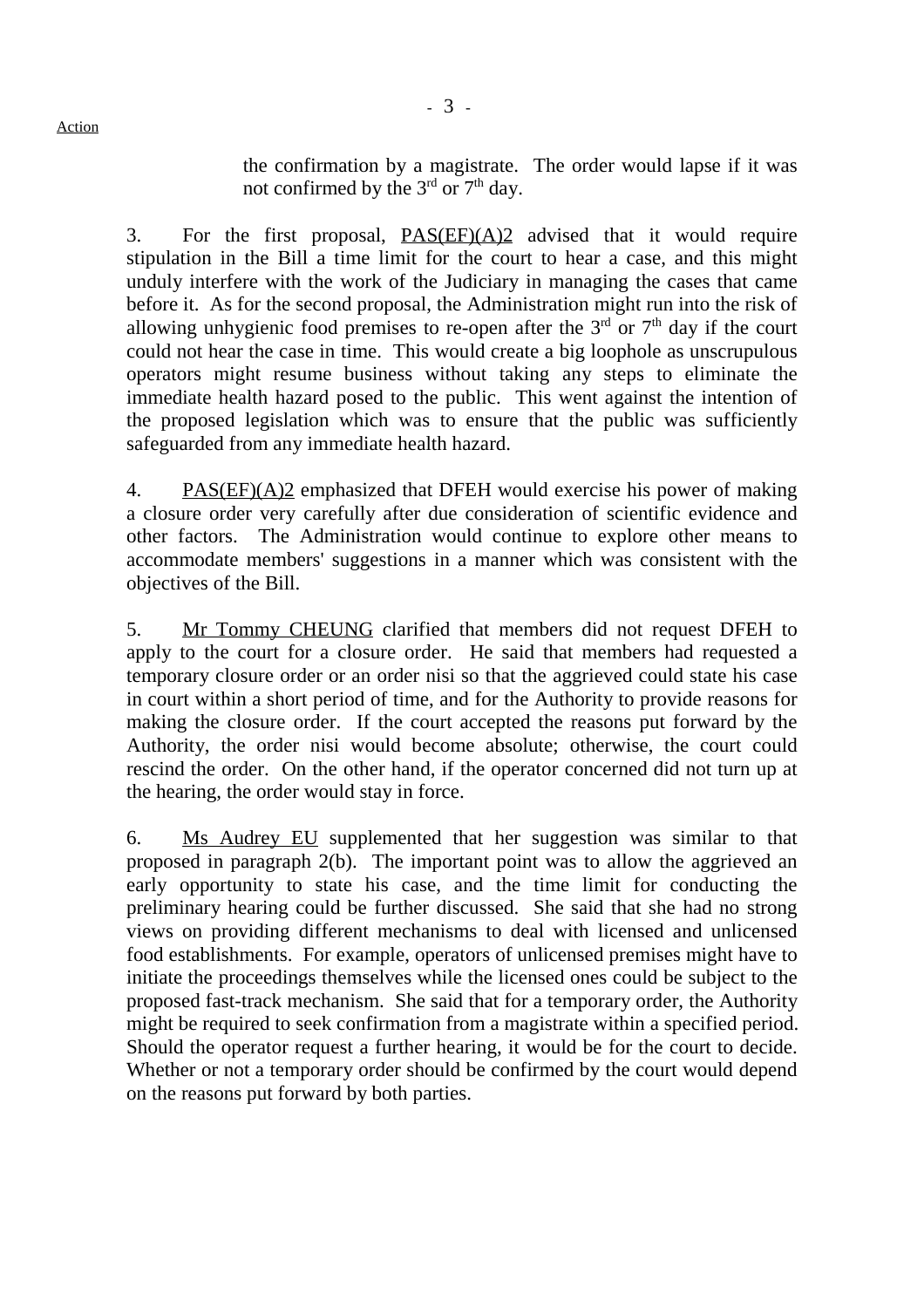7. Mr WONG Yung-kan said that if the operator could eliminate the health hazard within a short time, it would not be necessary to state his case in the preliminary hearing. He noted that the aggrieved could still seek remedies or lodge an appeal under other provisions in the legislation.

8. PAS(EF)(A)2 sought clarification as to whether members wanted to provide a simple appeal mechanism for the aggrieved rather than an early hearing to confirm a temporary order. Mr Tommy CHEUNG said that what he had in mind was that the operator should have the earliest opportunity to state his case in court without having to initiate the proceedings. He was concerned that if the operator needed to apply for a hearing, it would take much longer time and a lot of expenses to engage lawyers and prepare for the documents. The proposed mechanism was to enable the operator to understand the causes for the making of a closure order, and to state his case or the rectification works already done by him. It would be for the court to decide whether a closure order should stay.

9. PAS(EF)(A)2 pointed out that if a temporary order was allowed to lapse after seven days, then the operator would not need to do anything to eliminate the hazard during the seven days, and it would pose a threat to public health. If the Authority had to issue another temporary closure order every seven days, it would involve a substantial amount of resources.

10. The Chairman commented that seven days should be sufficient for the operator to eliminate the hazard. Deputy Director (Environmental Hygiene) of Food and Environmental Hygiene Department (DD(EH)) advised that on making a closure order, the operator would be informed of the nature and source of the hazard (if located), and the operator would be allowed, on application, to re-enter the premises to carry out rectification works.

11. Dr LO Wing-lok said that members wanted a speedy appeal mechanism which could be activated automatically without costs on the part of the aggrieved. It did not really matter whether the closure order was a temporary one or not. However, he did not consider seven days sufficient for the operator to complete the rectification work and re-open the premises because it would need time to perform laboratory tests to ensure that the premises were cleared of the hazard. He did not consider it appropriate to set a period of seven days for the duration of a closure order. He suggested that the Administration should put in place an administrative mechanism to handle appeals on closure orders rather than going through court procedures. He suggested providing an independent mechanism which was easy and speedy to activate at no cost to the aggrieved parties.

12. PAS(EF)2 advised that the Administration would be prepared to consider the proposal of Dr LO Wing-lok subject to members' views.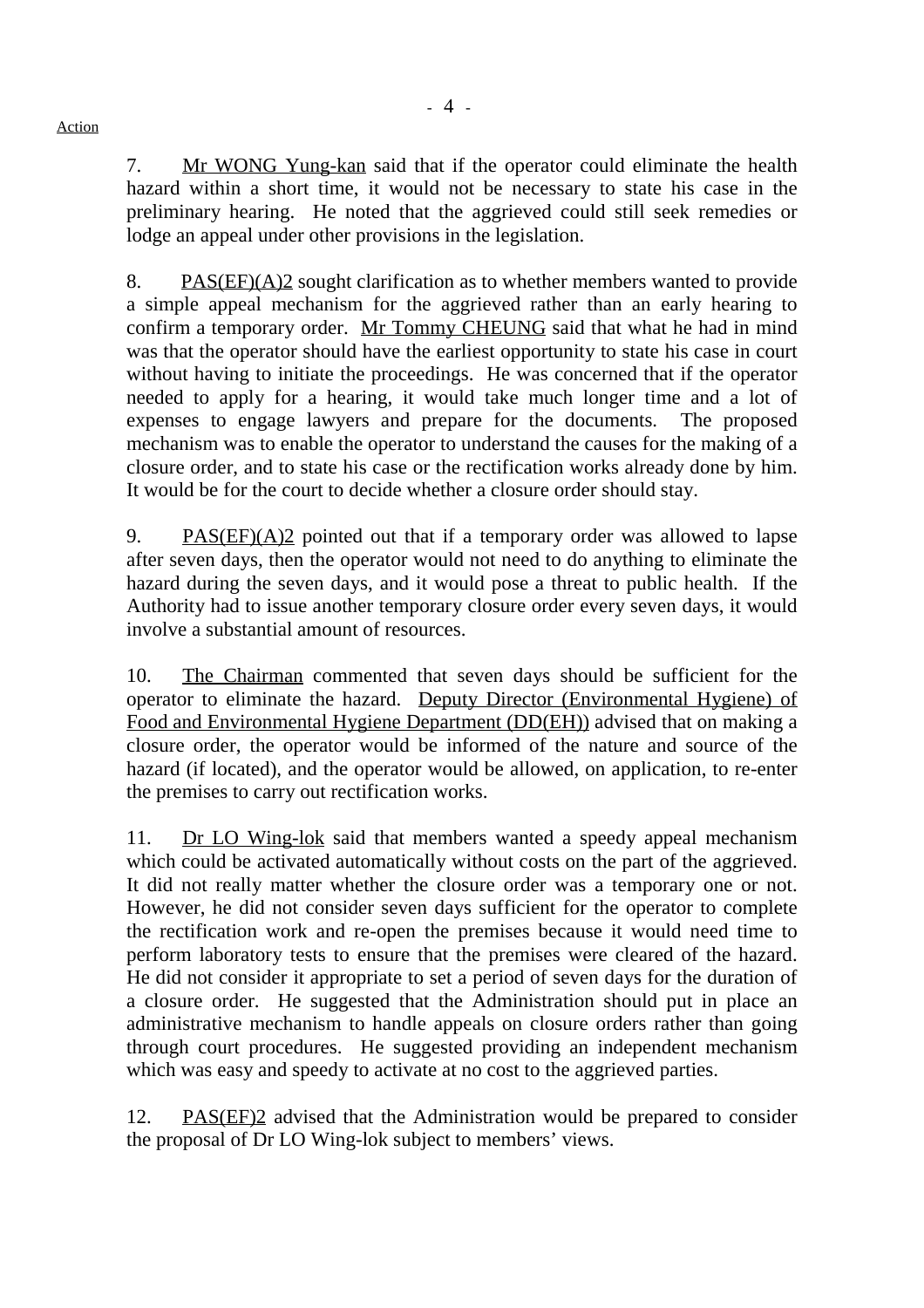13 The Chairman invited members' views on Dr LO's suggestion. Ms Audrey EU said that she would prefer the court to deal with appeals on closure orders instead of establishing a separate administrative mechanism for the purpose. She was of the view that the Bill should specify the period within which the Authority had to seek the court's confirmation of a temporary closure order. She was generally in favour of the proposal in paragraph 2(b).

14. PAS(EF)2 asked whether Ms EU would accept a mechanism which could easily be activated by the appellant by means such as submitting an application form. Ms EU said that the question remained to be how the Administration could ensure an early hearing of the case upon receipt of the application, since the Bill did not specify a time limit for that purpose.

15. Ms Audrey EU further commented that there would be resource implications for providing secretariat support to an appeal board which would only need to be activated on ad-hoc basis. She said that it might not be cost-effective to provide for such an establishment, since it was also necessary to formulate rules to govern its operation. Moreover, if the appeal board comprised members who served on a part-time basis, there might also be problems in fixing an early hearing if the members were not available.

16. Mr WONG Yung-kan suggested that a small board comprising three or more members was sufficient to deal with such appeals as very few closure orders would need to be issued. He said that the appeal board could be required to conduct hearings within a specified period.

17. Dr LO Wing-lok agreed that not many closure orders would have to be issued and that a permanent appeal board might not be necessary. He suggested that the board could be formed as and when an appeal was received.

18. Mr Tommy CHEUNG preferred taking the appeals to the court if the court could arrange urgent hearings of the case in view of the urgency. Ms Cyd HO agreed that there should be a speedy mechanism to ensure that the appellant's case would be heard at the earliest possible time. She said that she was in favour of the court dealing with such appeals. Mr WONG Shing-chi shared similar views.

19. **PAS(EF)(A)2** stressed that the court procedures would not be a speedy mechanism because of operational constraints in the present system. He said that the Administration could consider other options to provide an appeal mechanism that was fast, cost-effective and easy to activate.